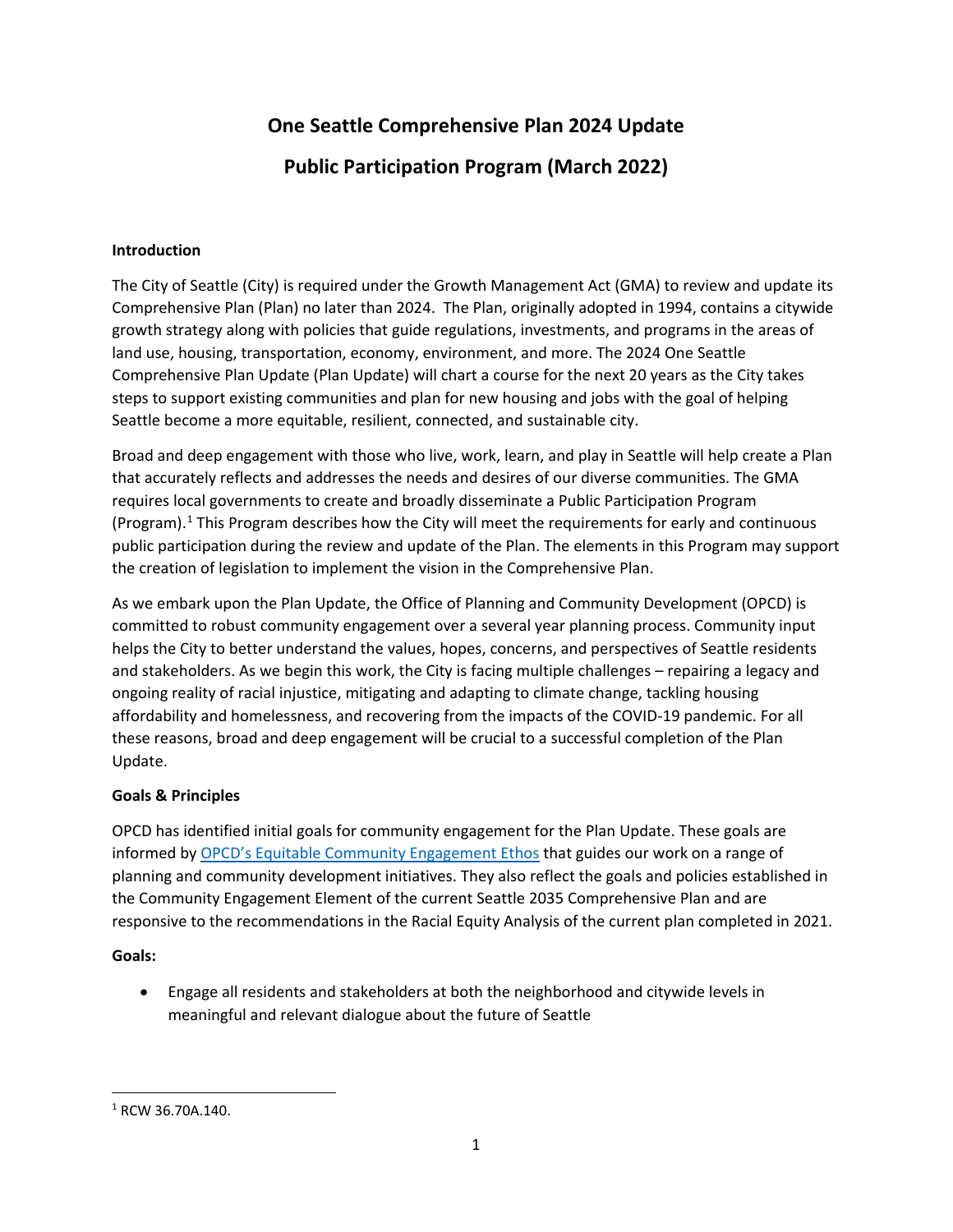- Center race and equity in the engagement and planning process by giving voice and power to communities that have been historically marginalized, especially Black, Indigenous, and People of Color (BIPOC) communities
- Build capacity to enable all communities to fully engage in the update of the Plan and its implementation
- Use plain talk, high-quality graphics, and new media to communicate information about the update
- Create opportunities for interaction and co-creation with community and stakeholders
- Provide transparency about how public input was considered and incorporated into the planning process
- Build upon existing relationships and coordinate outreach with key partners
- Adapt to the need for and opportunities presented by a hybrid model of in-person and virtual outreach strategies that can reach more people and lower barriers to engagement

# **Key Audiences**

The Plan Update will be a citywide effort that endeavors to engage with a broad and inclusive range of stakeholders and communities, including residents, neighborhood and community groups, cultural organizations, business stakeholders, advocacy organizations, and other public and private agencies.

Further, OPCD will focus its community engagement resources in a way that centers race and equity and lifts up people and communities who historically have been systematically prevented from accessing opportunities to influence policy decisions, frequently resulting in inequitable outcomes, disparate harms, and unequal access to benefits created by growth and investment. This heightened focus includes BIPOC communities, low-income populations, renters, limited-English populations, people experiencing homelessness, youth, elders, the LGBTQ+ community, and other underserved communities.

# **Public Participation Schedule & Key Milestones**

Community engagement for the Plan Update will occur over four phases of the project, as summarized in the timeline graphic below. Each phase will have distinct objectives and activities that are planned to engage community members and key stakeholders in identifying issues, developing policy concepts, and shaping the final recommended plan that will be considered by the City Council in 2024.



# Phase 1: Listen and Learn (Winter 2022-Spring 2022)

During the first phase, OPCD is launching formal community engagement for the Plan Update with a focus on visioning and issue identification.

Objectives for Phase 1 include the following: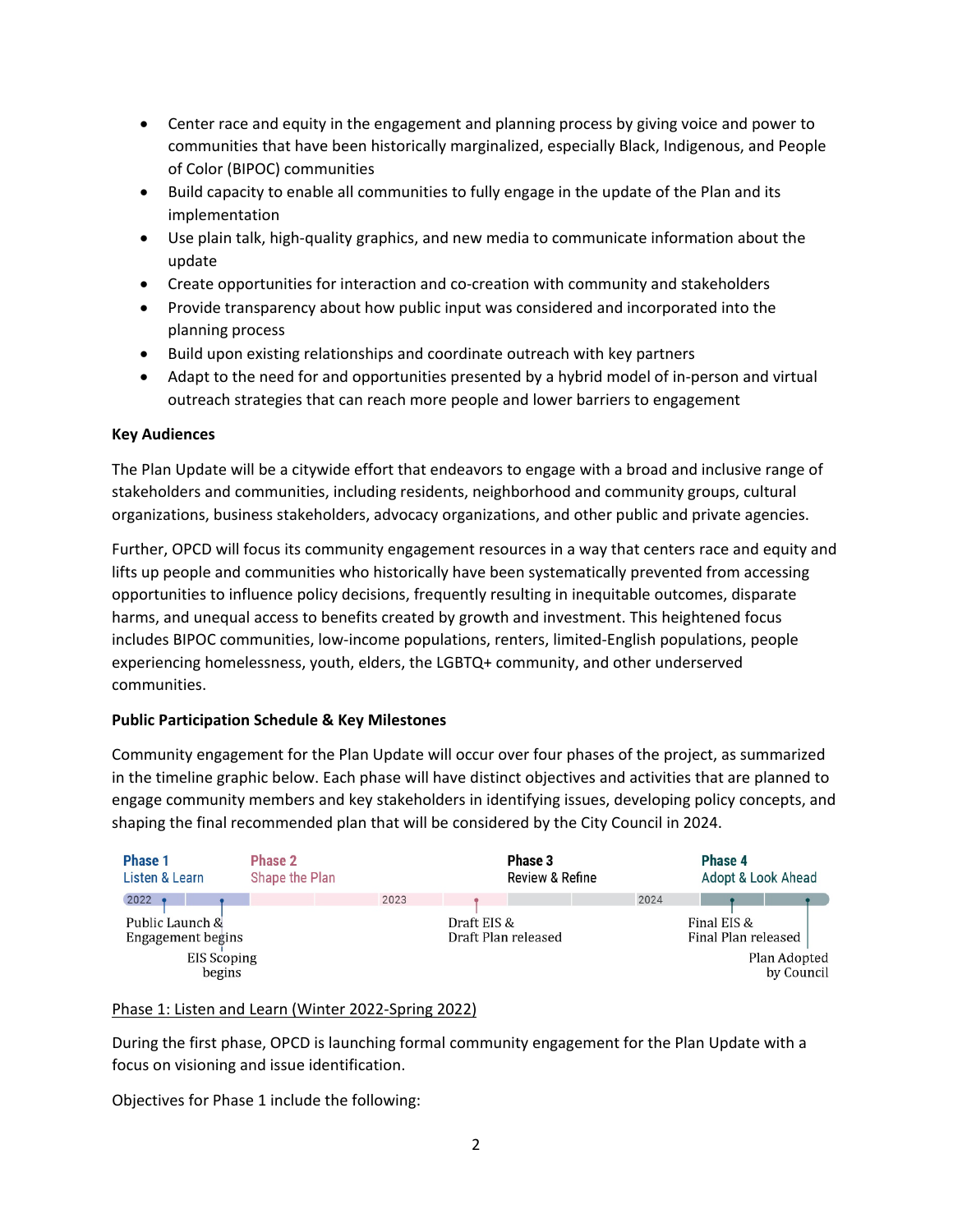- Raise public awareness of the Plan Update and invite early input about Seattle's future, including around key themes of equity, housing, and climate
- Seek input on people's hopes and concerns, opportunities and challenges facing communities, and issues that will help define the scope of the Plan Update
- Solicit feedback about how the public and stakeholders prefer to be engaged in the Plan Update
- Establish community partnerships with a focus on reaching marginalized communities

## Phase 2: Shape the Plan (Summer 2022-Spring 2023)

During the second phase, OPCD will deepen community engagement to inform and shape growth alternatives, scope of environmental analysis, and new and revised Comprehensive Plan policies. Growth strategy options will be informed by the broad goals and principles derived from community feedback, technical analysis, and range of desired alternatives for study established by the City Council.

Objectives for Phase 2 include the following:

- Provide information to the public on the scope of an anticipated environmental impact statement (EIS) and seek input on potential growth strategy alternatives, impacts, and mitigation measures
- Seek out more specific input on the proposed new and revised policies in each of the Plan elements
- Create opportunities for BIPOC communities to participate in developing equitable growth strategy concepts, including anti-displacement strategies, and policies to address equity gaps in the Seattle 2035 Plan

## Phase 3: Review and Refine (Spring 2023-Winter 2024)

Phase 3 of community engagement will begin with release of a Draft Environmental Impact Statement (DEIS) and draft Comprehensive Plan document. This Phase will involve multiple opportunities for the public to learn about the draft analysis and the draft Plan and to provide input as we move toward a preferred growth strategy alternative and release of a final "Mayor's Plan" for transmittal to City Council in 2024. There will be a formal comment period during this period associated with the DEIS, in which the public will be invited to submit feedback on this body of work specifically. During Phase 3 we will also engage local communities more deeply around zoning changes that may be needed to implement the plan.

Objectives for Phase 3 include the following:

- Engage with the public broadly with information about the draft Plan and DEIS with meaningful opportunities to provide comment
- Provide additional engagement opportunities related to any zoning changes that may be needed to implement the plan
- Sustain capacity and continue targeted engagement with BIPOC and other marginalized communities throughout the review and comment periods

## Phase 4: Adopt and Look Ahead (Spring-Fall 2024)

Phase 4 begins with the transmittal of the "Mayor's Plan" including a final preferred growth strategy to City Council. Council adoption is due under GMA by December 2024 but may occur earlier. During this period, OPCD will continue working with community on important implementation steps, such as any code changes that may be needed to implement land use or other related policies in the Plan.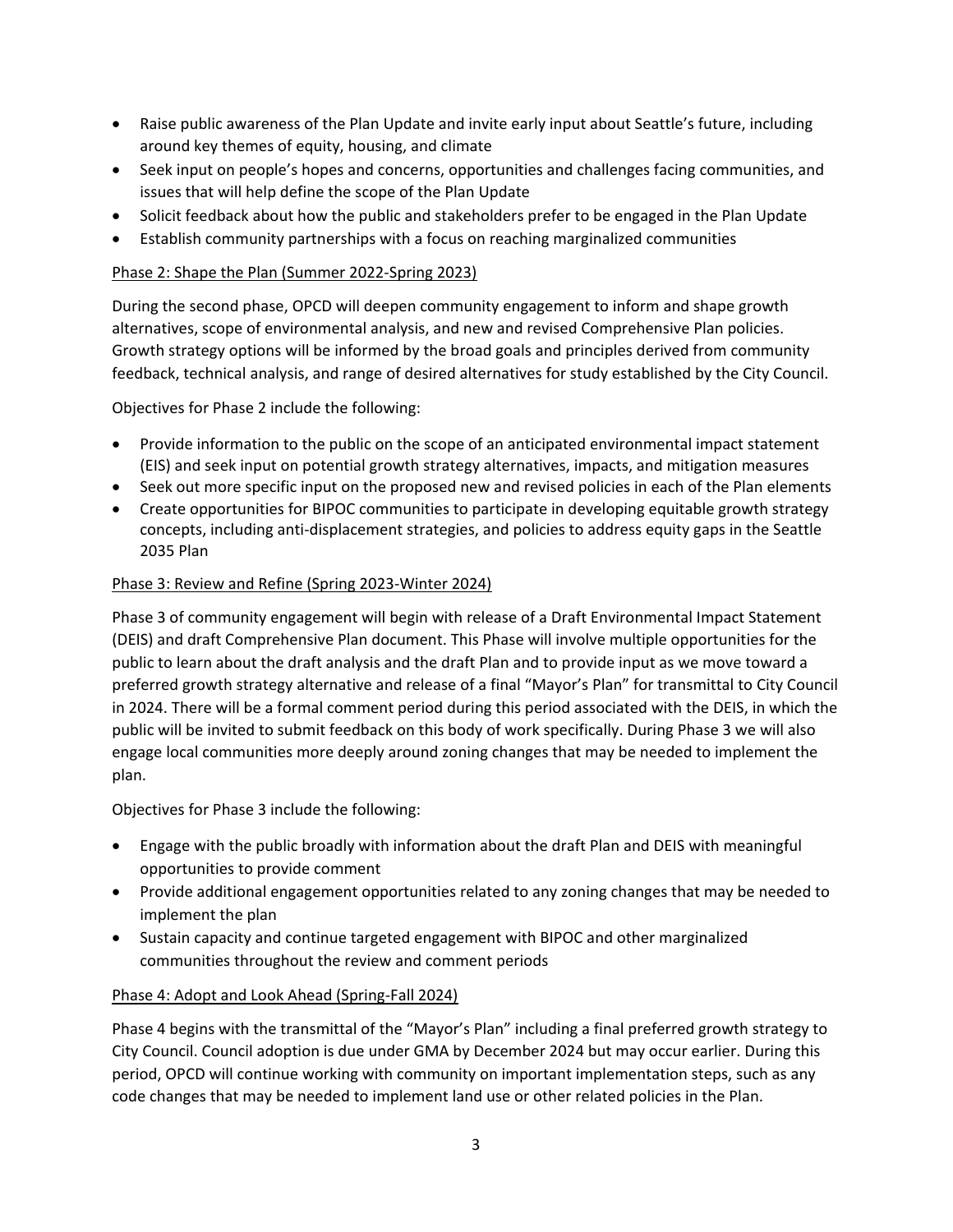Throughout the Plan Update, OPCD will seek opportunities to coordinate, leverage, and streamline engagement activities with similar work in other City Departments for the benefit of both the City and the public. In particular, OPCD will work closely with SDOT to coordinate planning and engagement activities for the Plan Update with the development of SDOT's new Seattle Transportation Plan (STP). The alignment of the timelines of the Plan Update and the STP provides a key opportunity to collaborate on overlapping issues and goals and will allow both groups to extend the efficacy of our engagement and planning efforts.

## **Racial Equity Toolkit**

OPCD will build on the work of the Racial Equity Analysis of the Seattle 2035 Comprehensive Plan and Urban Village Strategy that was completed in 2021. That analysis described some of the inequitable outcomes, disparate harms, and unequal access to benefits created by growth and investment as structured in past planning efforts.

The Plan Update will incorporate the City's Racial Equity Toolkit (RET) process. The RET will inform and be informed by all phases of community engagement. Early engagement will help to identify racially equitable outcomes for the Plan Update. New growth strategies and policy elements in the draft Plan will be evaluated for their potential impacts to these same historically marginalized communities. More equitable engagement strategies throughout the planning process are intended to lift up the voices of these residents to help shape the Plan. This sustained community engagement is intended to reduce the risk of exacerbating previous harms.

## **Methods and Tools**

OPCD will use a variety of community engagement tools, tailored to the needs and opportunities during each phase of the update.

The following websites and social media will be used to share information and provide opportunities for citizen feedback to help shape the Plan:

| Website  | www.seattle.gov/opcd/one-seattle-plan              |
|----------|----------------------------------------------------|
| Email    | OneSeattleCompPlan@seattle.gov                     |
| Listserv | www.seattle.gov/opcd/one-seattle-plan/get-involved |
| Facebook | www.facebook.com/SeattleOPCD                       |
| Twitter  | www.twitter.com/SeattleOPCD                        |

The City will create a primary City website for the Plan Update, which will serve multiple functions as a tool for engagement. It will serve as a clearinghouse for public information about the engagement and planning process, and as a portal for posting key documents and updates in the planning and EIS process. The website will serve as a landing page for social media, our e-newsletter, and engagement calendars and announcements.

As a supplement to the primary City website, OPCD will also use a portal for interactive online engagement - CitizenLab. This virtual tool will serve as our central hub for online engagement, where the public can interact with engagement opportunities such as surveys, polls, interactive exercises, small and large group discussions, and webinars. Users can provide commentary and engage in discussion about key policy and issue areas addressed in the Plan Update. Through this platform, the public will be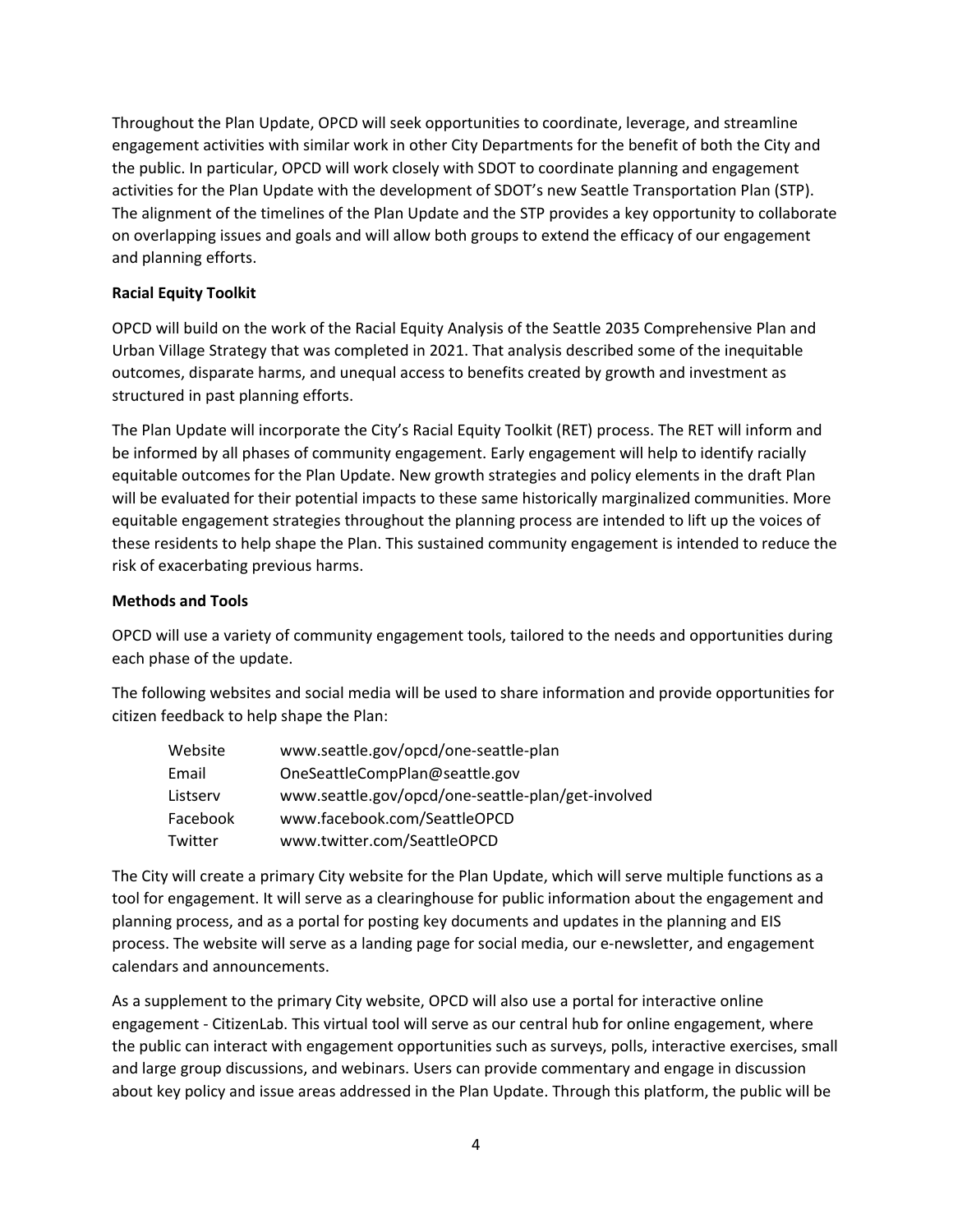able to access the full spectrum of engagement materials generated over the course of the engagement process, including report outs and feedback summaries from previous phases as well as current and future opportunities to get involved in both in-person and virtual engagement opportunities.

In addition to the project's web presence, some or all of the following methods will be used in one or more phases to achieve broad and continuous public participation, with a focus on engagement with historically marginalized communities.

# Broad dissemination of background data, growth alternatives, proposals, and alternatives

- Documents such as the Public Participation Program, Draft and Final Plans, Draft and Final Environmental Impact Statements, and other project materials will be posted on the project website
- Notice of the availability of the DEIS and OPCD's draft Plan will also be published in the Seattle Times (a newspaper of general circulation)
- Links on project website and social media to background reports, research, and articles relevant to issues addressed in the Plan Update
- Press briefings for reporters and bloggers, and press releases distributed to local community and ethnic media

## Opportunities for written comments

- Online public feedback tools (e.g., email, website, social media)
- Comment forms available at public meetings
- Comment and discussion forums hosted on our virtual online engagement platform
- Formal comment periods for the Draft EIS and draft Comprehensive Plan document

## Consideration of and response to public comments

• The City will consider public comments throughout the Plan Update process and respond as set forth in the Seattle Municipal Code.

## Public meetings after effective notice

• General notice of the time and place and/or online access for the public meetings will be provided through standard notice procedures such as emails to project listserv and other related email lists.

## Survey tools

- Provide open and closed ended response options to collect quantitative and qualitative feedback on key growth strategy and policy questions
- Provide space for community members to suggest and discuss new issues, growth strategies, and policy subjects

## Community conversations and workshops

• Provide for community-driven discussions on elements of the Plan, its policy areas, and growth strategies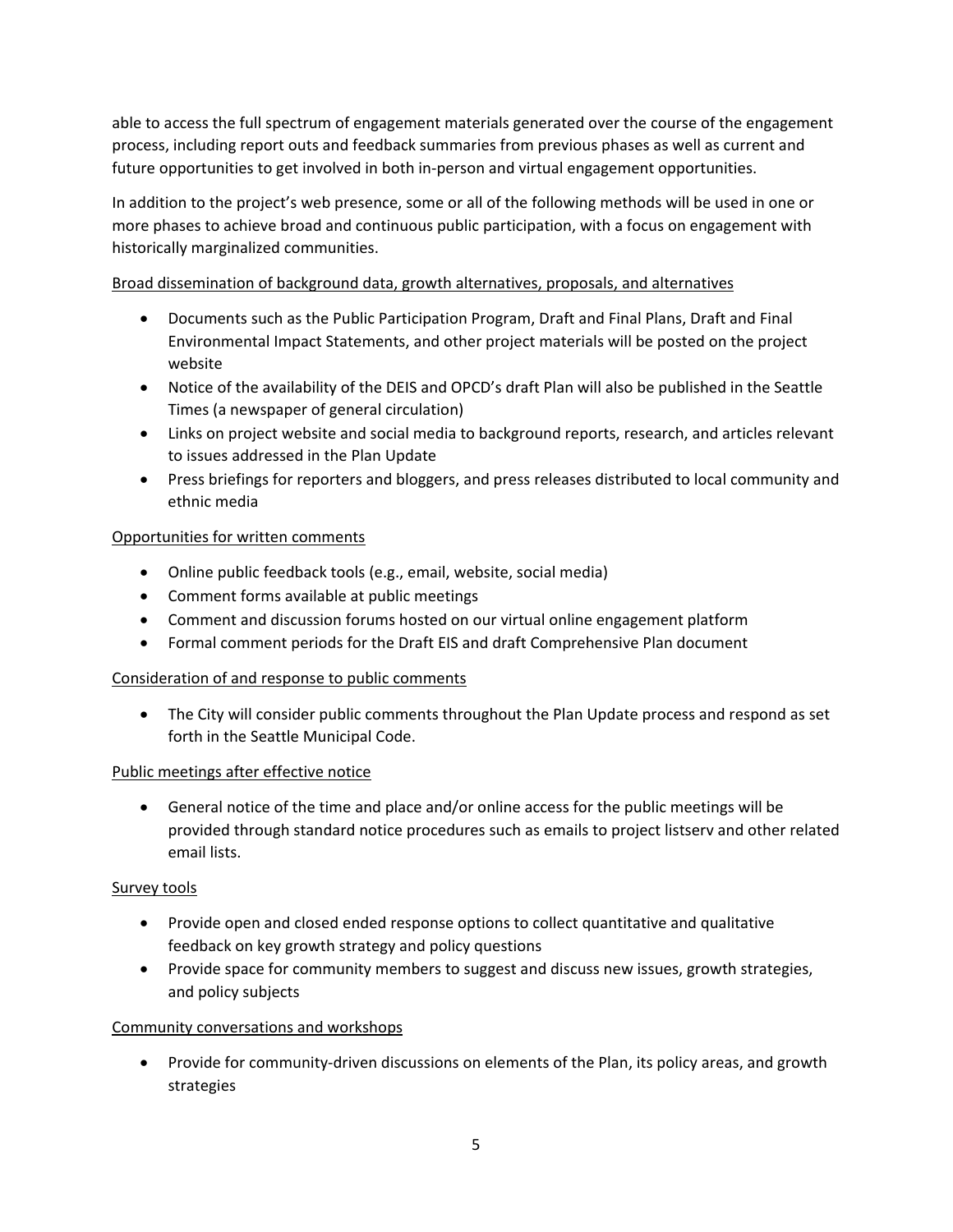## **Community Partners**

Identifying and uplifting the voices of marginalized communities is a central driving principal for OPCD's overall community engagement strategy. To that end, OPCD has invested in community partnerships which will elevate the voices of marginalized communities in the creation and implementation of this engagement process.

## Community-based organizations as engagement partners

OPCD has awarded contracts to 6 community organizations to co-create and carry out engagement activities with a focus on reaching historically marginalized communities across the city. Partner organizations will work with the City to design and implement culturally appropriate methods, tools, technologies, and spaces to inform, engage, and collect feedback from such communities. Methods will include community surveys, walking tours, community conversation sessions, focus groups, social media campaigns, community and youth art activations, pop-up events, youth engagement programs, capacity building sessions, and other activities.

The community partner organizations are:

- [Asian Pacific American Labor Alliance \(APALA\)](https://www.apalanet.org/)
- [Capitol Hill Eco District](https://www.capitolhillecodistrict.org/)
- [Duwamish Valley Sustainability Association](https://sustainableseattle.org/dvsa/)
- [Estelita's Library](https://estelitaslibrary.com/)
- [Khmer Community of Seattle/King County](https://www.kcskc.org/)
- [We Become](https://webecomelab.com/about) / [Sea Potential](https://www.letsseapotential.com/)

This work will begin in Spring 2022 and continue through Phase 2 of the Plan engagement into the first quarter of 2023. OPCD's partnerships with community organizations will occur in tandem with a parallel set of partnerships with SDOT to support the STP process. Input from community, both qualitative and quantitative, will be documented to inform and shape policy recommendations for the Comprehensive Plan.

## Community Liaisons as engagement partners

A cohort of Community Liaisons, contracted through the Department of Neighborhoods, will support outreach for the Plan update. The Community Liaison program identifies trusted leaders within key marginalized communities that will be given a paid opportunity to work with OPCD to inform and gain feedback from the communities in which they specialize. The Community Liaisons will also augment other language access services for non-English speaking communities.

The Community Liaisons will provide support for Plan engagement in the form of surveys in targeted communities, convening and facilitating community conversations, and assistance to OPCD in other areas, such as translation.

## **Accessible communication**

OPCD is committed to enhancing participation in the Plan update through removal of language barriers and will seek to employ the following approaches: